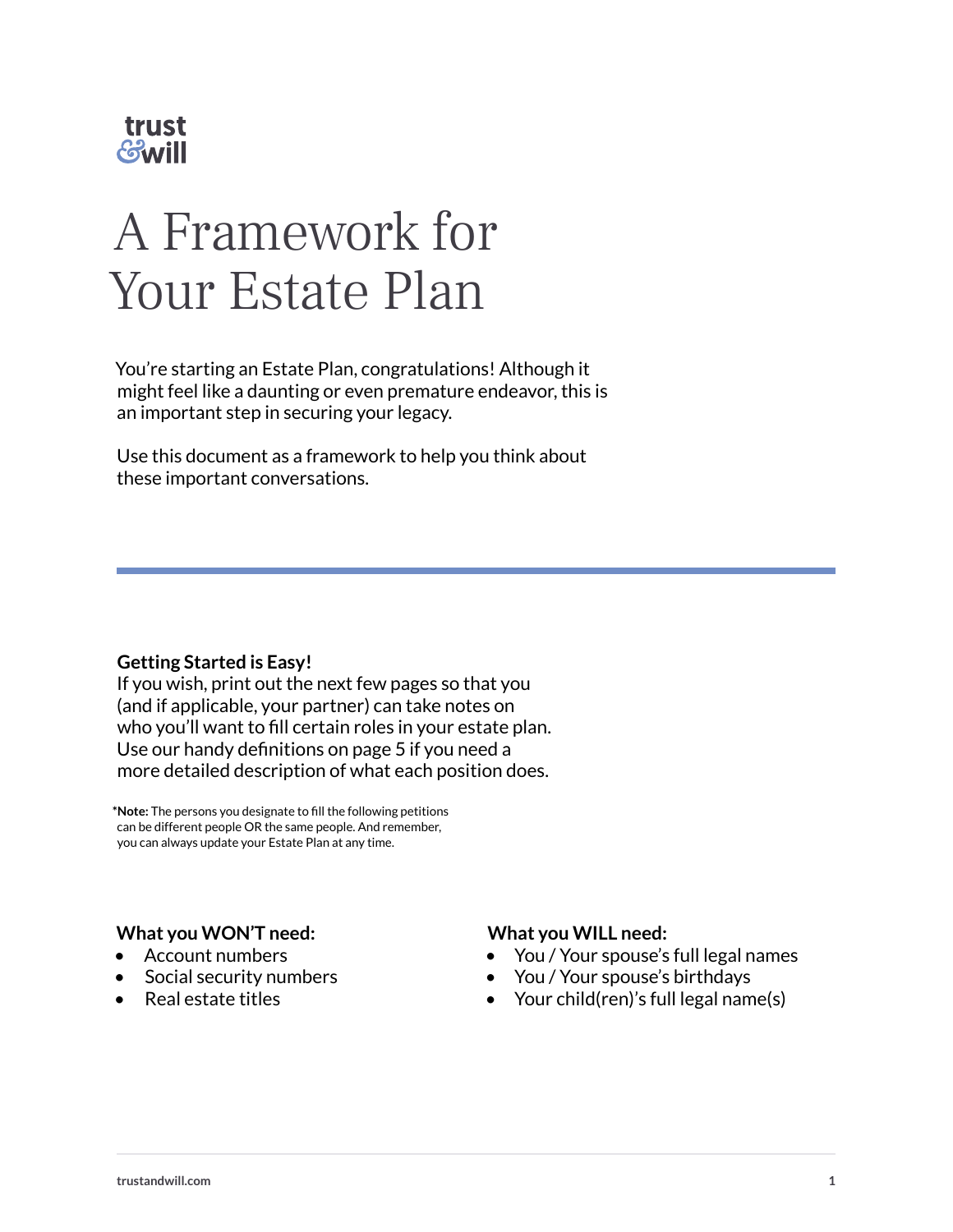

|                                                                  | Primary | <b>Backup</b> | <b>Notes</b> |
|------------------------------------------------------------------|---------|---------------|--------------|
| Guardian<br>(For children under 18/pets)                         |         |               |              |
|                                                                  |         |               |              |
| Executor                                                         |         |               |              |
|                                                                  |         |               |              |
| Trustee<br>(For those with a Trust-<br><b>Based Estate Plan)</b> |         |               |              |
| Health Care Durable<br>Power of Attorney                         |         |               |              |
| <b>Financial Durable</b><br>Power of Attorney                    |         |               |              |
| Declaration of<br>Desire for Natural<br>Death (Living Will)      |         |               |              |
| Instrument of<br>Anatomical Gift<br>(Organ Donation)             |         |               |              |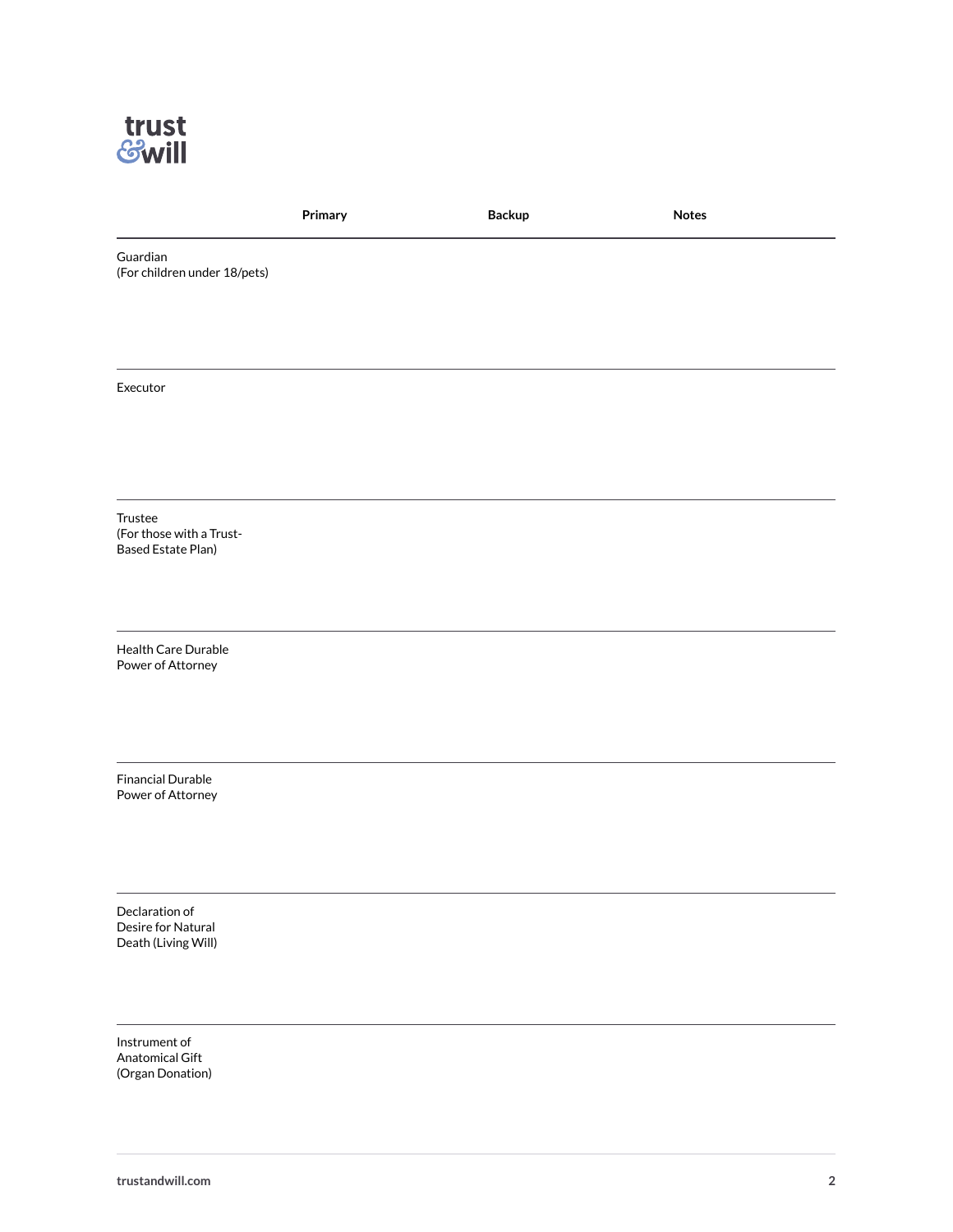

### Other Questions to Consider

Depending on your current lifestyle, there are many other important questions to consider.

|                                                                                                                                                                                      | You | Partner/Spouse | <b>Notes</b> |
|--------------------------------------------------------------------------------------------------------------------------------------------------------------------------------------|-----|----------------|--------------|
| <b>Instrument of Anatomical</b><br>Gift (Organ Donation)                                                                                                                             |     |                |              |
| How would you like your<br>assets to be distributed-<br>what percentage and to<br>whom?                                                                                              |     |                |              |
| Other than your child(ren), is<br>there anyone else you will like<br>to provide financial support in<br>the case of your death?                                                      |     |                |              |
| Are there any charities you<br>would like to support? If so,<br>please describe your thoughts<br>and intentions, spelling out<br>the identity of the recipients<br>of such a legacy. |     |                |              |
| If you have kids - at what<br>ages would you want<br>distributions to be made?                                                                                                       |     |                |              |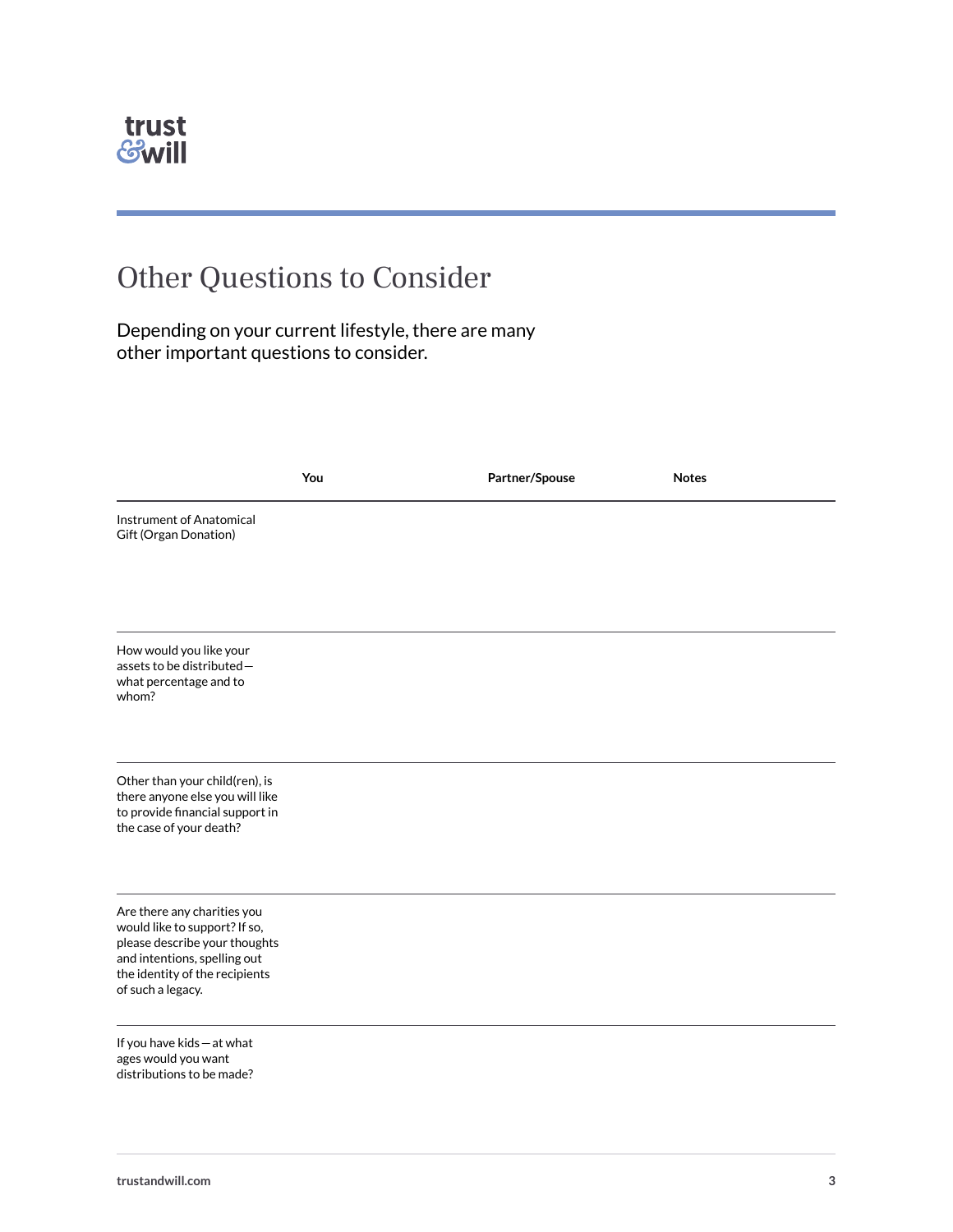

| You                                                                                                                                                 | Partner/Spouse | <b>Notes</b> |
|-----------------------------------------------------------------------------------------------------------------------------------------------------|----------------|--------------|
| Which financial<br>institutions do you have<br>accounts with? (you wont<br>need account numbers)                                                    |                |              |
| What are the addresses of<br>your owned real estate?                                                                                                |                |              |
| What are your business<br>ownership names<br>(LLC, C-corp, etc)                                                                                     |                |              |
| Have you reviewed and<br>updated the beneficiary<br>information for financial<br>accounts (e.g., insurance<br>policies and retirement<br>accounts)? |                |              |
| How would you like your<br>body to be taken care of, and<br>what sort of memorial/funeral<br>do you want to have?                                   |                |              |
| What are your preferences<br>for medical care and<br>instructions to allow or<br>reject life support?                                               |                |              |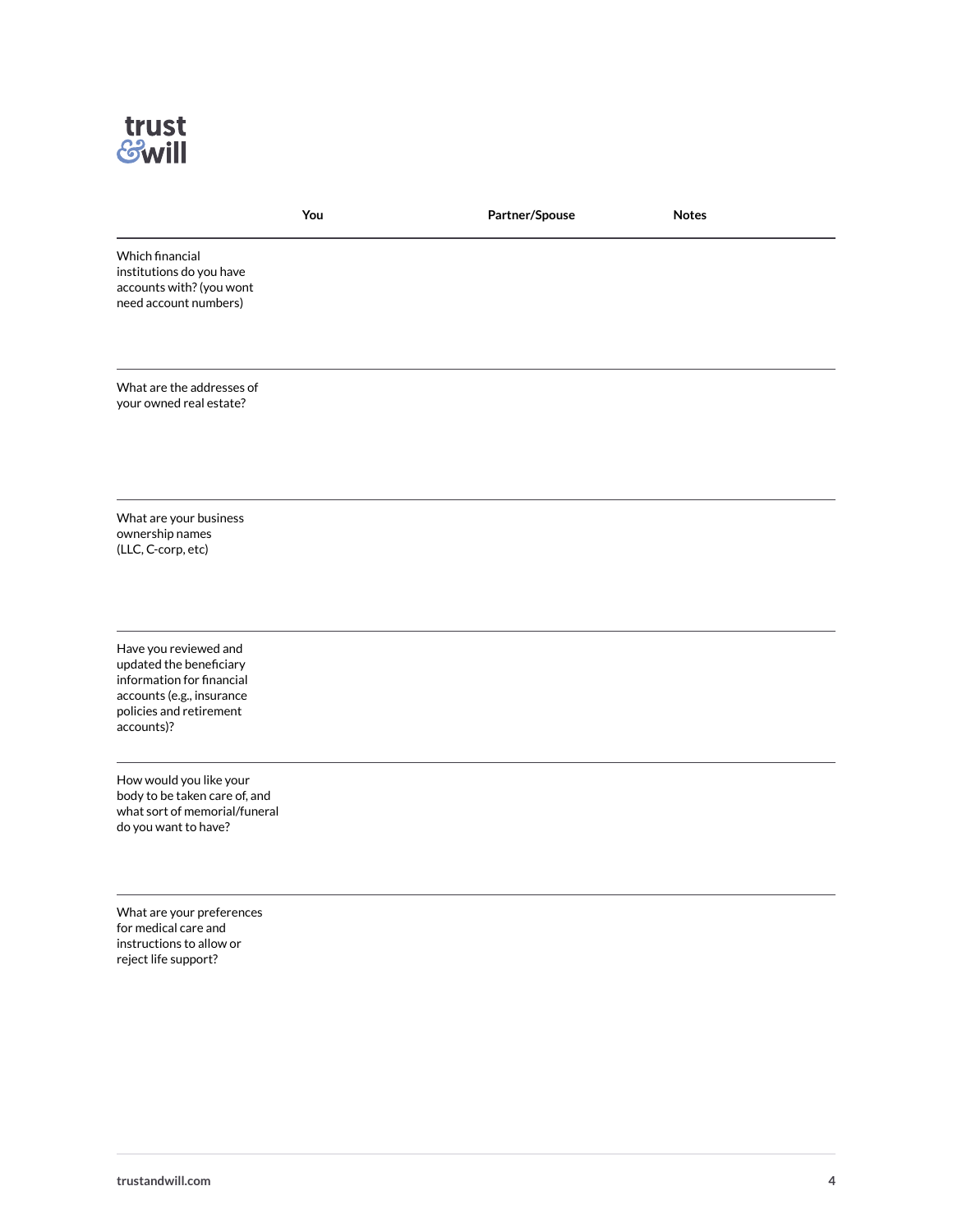

## Important Definitions

| <b>Advanced Medical Directive</b>  | This document is the equivalent of a "Living Will" and is a<br>statement of the healthcare decisions that you would make<br>when you are no longer able to do so yourself. If you are<br>competent to make end of life decisions, then what you say will<br>be taken under consideration. It is only after you are no longer<br>able to speak for yourself that the Living Will will come into effect.                                                                                                                                                                                                                              |
|------------------------------------|-------------------------------------------------------------------------------------------------------------------------------------------------------------------------------------------------------------------------------------------------------------------------------------------------------------------------------------------------------------------------------------------------------------------------------------------------------------------------------------------------------------------------------------------------------------------------------------------------------------------------------------|
| Beneficiary(ies)                   | A person, persons or organization (for example, a charity)<br>designated to receive a benefit from a benefactor. Benefits<br>may be life insurance proceeds, retirement account funds,<br>assets detailed in Will, etc.                                                                                                                                                                                                                                                                                                                                                                                                             |
| Durable Power of Attorney (POA)    | A power (financial or medical) granted by a person ('the donor')<br>to another ('the attorney') giving the attorney authority to act on<br>the donor's behalf. Power has effect when the donor loses his or<br>her mental capacity. The power ceases when the person dies.                                                                                                                                                                                                                                                                                                                                                          |
| Estate                             | Assets owned by the deceased at the date of his or her death.                                                                                                                                                                                                                                                                                                                                                                                                                                                                                                                                                                       |
| Executor(s)                        | The person(s)/company appointed by the deceased under his or<br>her Will to administer their estate in accordance with its terms<br>including the settlement of all debts and taxes.                                                                                                                                                                                                                                                                                                                                                                                                                                                |
| <b>Financial Power of Attorney</b> | The Financial Power of Attorney is a separate document where<br>you are designating an Attorney In Fact to handle your financial<br>and legal affairs.                                                                                                                                                                                                                                                                                                                                                                                                                                                                              |
| Guardian(s)                        | You have the right to determine who should become Guardian<br>of any minor children and any incapacitated individuals. Please<br>understand that being a Guardian is not the same as being<br>a Trustee. The Guardian is the person that watches out for<br>the personal needs of the child or incapacitated person. The<br>Guardian will also be involved with any medical or other needs<br>as they may arise until the child has reached the age of 18.<br>Rules that govern the distribution of a deceased's estate where<br>the deceased has died intestate (without having made a valid<br>Will disposing of their property). |
| Intestacy                          | Person having died without making a valid Will.                                                                                                                                                                                                                                                                                                                                                                                                                                                                                                                                                                                     |